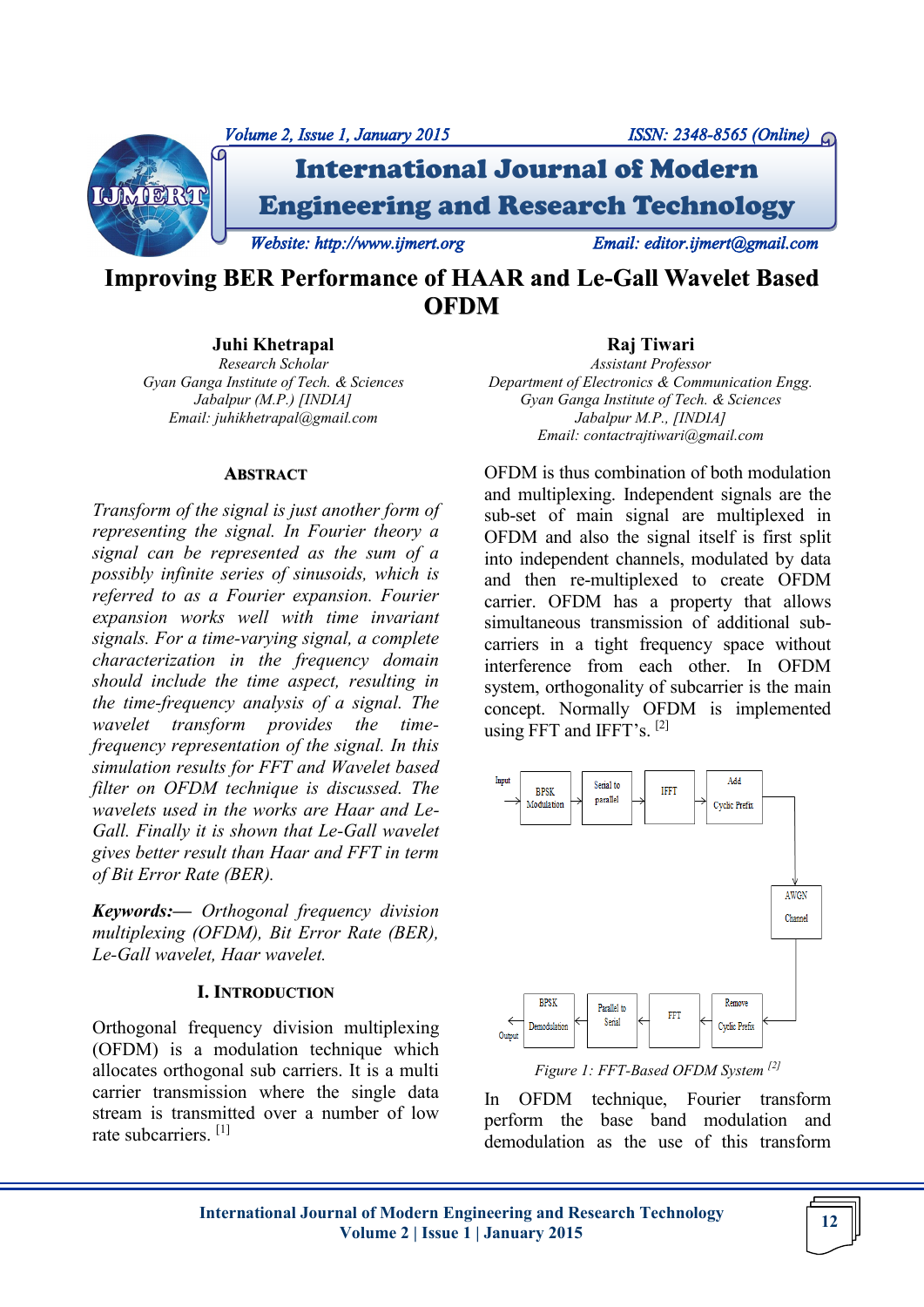*Improving BER Performance of HAAR and Le-Gall Wavelet Based OFDM Author (s): Juhi Khetrapal, Raj Tiwari | G.G.I.T.S., Jabalpur*

increased the efficiency of the modulation and demodulation processing. The use of the guard space solves the problems of ISI to a greater extent. Although the system envisioned as such did not attain the perfect orthogonality between subcarriers in a time dispersive channel, nonetheless it was a major contribution to the evolution of OFDM system.

In quest of solving the problem of orthogonality over the dispersive channel, cyclic prefix (CP) is introduced. It fills the guard space with the cyclic extension of the OFDM symbol. Although addition of the cyclic prefix causes a reduction of the data rate, this deficiency was more than compensated by the ease of receiver implementation<sup>[3]</sup>.





OFDM is used in physical layer of different wireless standards like IEEE 802.11a, IEEE 802.16a and HIPERLAN/2. All this schemes use discrete Fourier transform to generate orthogonal subcarriers<sup>[1]</sup>.

# **II. WAVELET TRANSFORM**

Wavelet transform is used to analyze signals by the coefficients of wavelets in both time as well as in frequency domain. Here elementary waveforms are not sinc and cosine waveforms like in Fourier transform. ISI and ICI are caused by loss of orthogonality between carriers caused by multipath propagation of the signal in Discrete Fourier Transform (DFT) based OFDM. ISI is between successive symbols of same subcarrier and ICI is among different signals at different subcarriers. Both ISI and ICI are avoided by using cyclic prefix which causes bandwidth inefficiency and power loss in DFT based OFDM<sup>[4]</sup>.

Wavelet transforms (DWT and IDWT) is an alternative platform for replacing IFFT and FFT. By using this transform, spectral containment of channels was good since it does not use cyclic prefix. One type of wavelet transform is Discrete Wavelet Transform OFDM (DWT-OFDM). It employs High Pass Filter (HPF) and Low Pass Filter (LPF) operating as quadrature Mirror Filters satisfying orthonormal bases properties and perfect reconstruction. The transform uses filter coefficients as approximate and detail in HPF and LPF respectively. The approximated coefficient is referred as scaling coefficient, whereas the detailed coefficient is referred as wavelet coefficient<sup>[5]</sup>.

In discrete wavelet transform (DWT), input signal will pass through several different filters and decomposed into high pass and low pass bands through the filters. During decomposition high pass filter will remove frequencies below half of the highest frequency and low pass filter will remove frequencies that are above half of highest frequency. The decomposition halves the time resolution because half of the samples are used to characterize the signal similarly frequency resolution will be doubled and this decomposition process will be repeated again for obtaining wavelet coefficients of required level. Two types of coefficients are obtained through this processing, first are called detailed coefficients obtained through high pass filter and second are called coarse approximations obtained low pass filter related with scaling process. After passing the data through filters the decimation process will performed. The whole procedure will continue till the required level is obtained [4].

The properties of wavelets make it as a better choice for different applications like biomedical engineering, nuclear engineering, pure mathematics, computer graphics and animation, acoustics and seismology, image synthesis, magnetic resonance imaging, data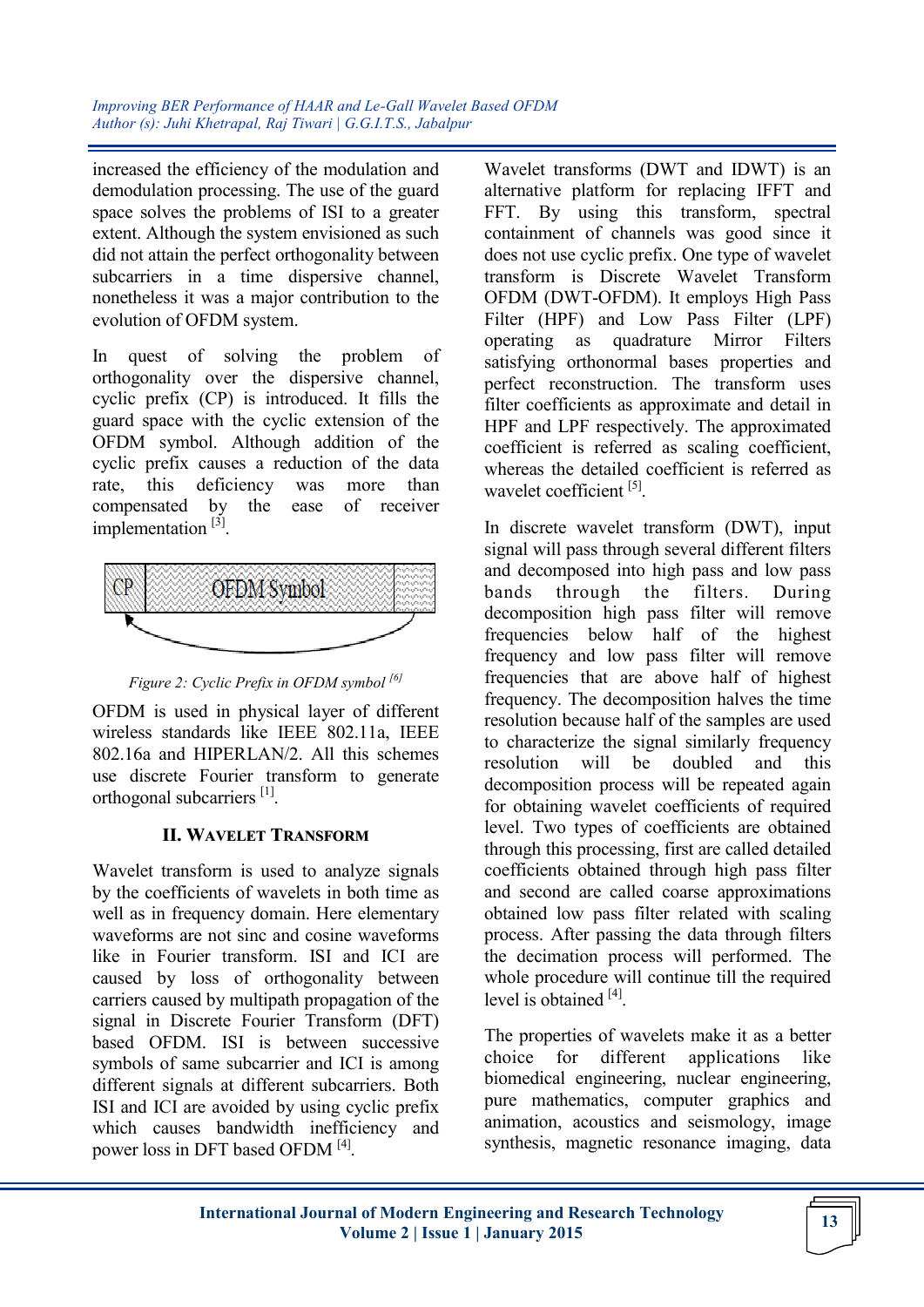*Improving BER Performance of HAAR and Le-Gall Wavelet Based OFDM Author (s): Juhi Khetrapal, Raj Tiwari | G.G.I.T.S., Jabalpur*

compression, astronomy, music, optics, human vision, radar etc <sup>[3]</sup>.

In this paper, wavelet based OFDM is implemented. The wavelet used are Haar and Le-Gall and comparision is done with FFT based OFDM.

### **III. RESULT**



*Figure 3: Bit error probability is presented for BPSK using OFDM with FFT, Haar and Le-Gall wavelets.*

In Figure 3, Bit error probability is presented for BPSK using OFDM with FFT, Haar and Le -Gall wavelets. BER performance of the Haar wavelet is slightly better than the FFT. The performance of Le-Gall wavelet is much better than the Haar and FFT.

#### **IV. CONCLUSION**

In this paper OFDM technique is detailed with wavelet. It is concluded that wavelet based OFDM system performs better than the FFT based system and Haar wavelet is inferior to Le-Gall wavelet.

## **V. ACKNOWLEDGMENT**

I would like to thank my guide Asst. Prof. Raj Tiwari for his encouragement, guidance and support. Also I would like to thank Department of Electronics and Communication, Gyan Ganga Institute of Technology and Sciences,

Jabalpur for their encouragement to publish this paper.

## **REFERENCES:**

- [1] Achala Deshmukh, Shrikant Bodhe, "Comparison of DCT and Wavelet Based OFDM System Working in 60 GHz Band" International Journal of Advancements in Technology, Vol.3 No.2, ISSN 0976-4860, April 2012.
- [2] Rohit Bodhe, Stish Narkhede, Shirish Joshi, "Design of simulink model for OFDM and comparison of FFT-OFDM and DWT-OFDM" International Journal of Engineering Science and Technology, Vol.4 No.05, ISSN 0975-5462, May 2012.
- [3] B. Monisha, M. Ramkumar, M.V.Priya, A.Jenifer Philomina, D.Parthiban, S.Suganya, N.R.Raajan "Design and Implementation of Orthogonal Based Haar Wavelet Division Multiplexing for 3GPP Networks" International Conference on Computer Communication and Informatics, IEEE, Jan. 10-12, 2012.
- [4] Anurada, Naresh Kumar "BER analysis of conventional and wavelet based OFDM in LTE using different modulation techniques", RAECS UIET Punjab University, IEEE, 06-08 March, 2014.
- [5] N.R.Raajan, B.Monisha, M.Ramkumar, A.Jenifer Philomina, M.V.Priya, D.Parthiban, S.Suganya, "Design and Implementation of Orthogonal Wavelet Division Multiplexing (OHWDM) with Minimum Bit Error Rate", IEEE, 2011.
- [6] Ali Asadi, Behzad Mozaffari Tazehkand, "A New Method to